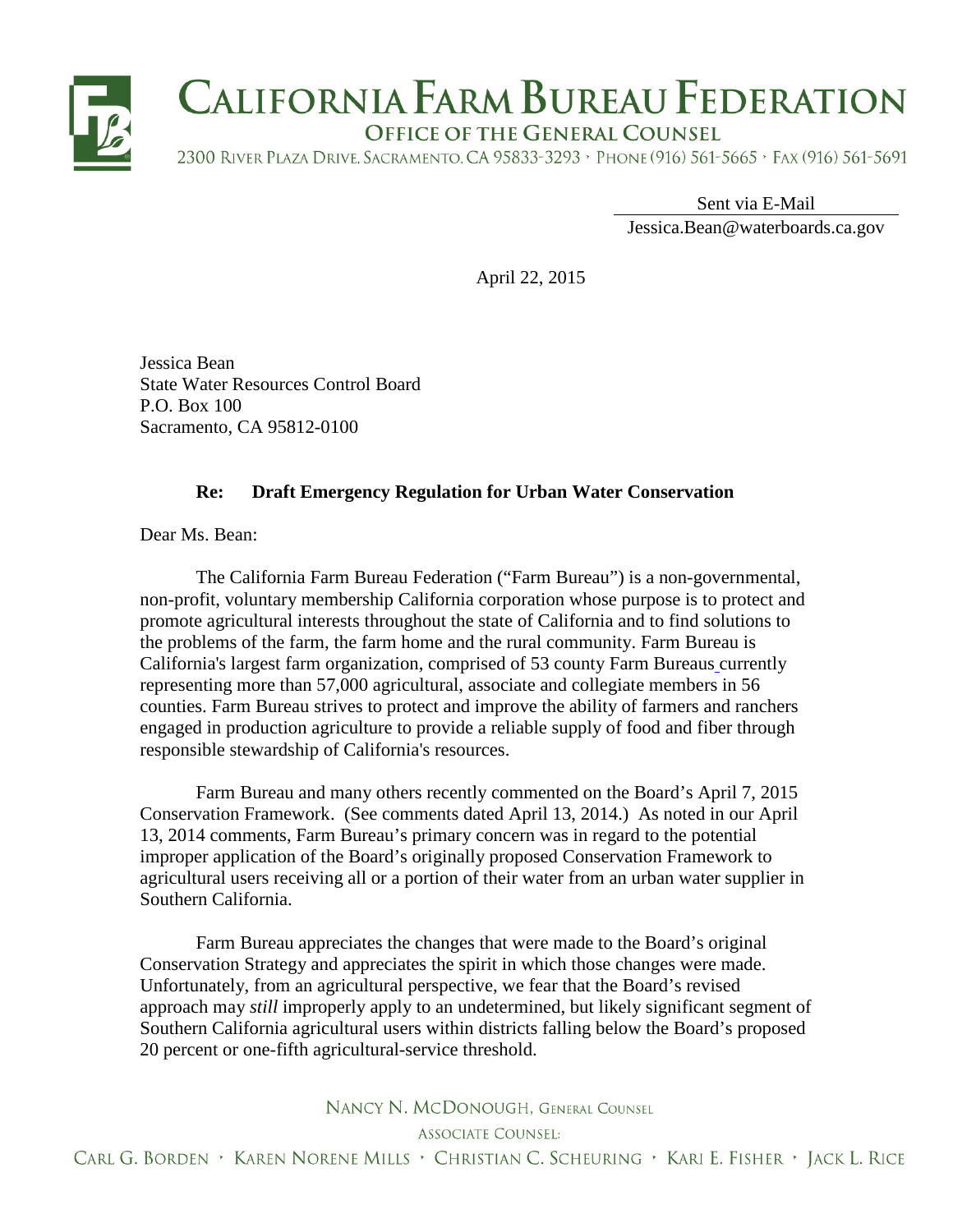Letter to Jessica Bean April 13, 2015 Page 2

To rectify this oversight, we feel that the only way to fairly and faithfully implement the express intent of the 25-percent statewide urban water use reduction in Executive Order B-29-15 is to again revise the Board's approach to its proposed emergency regulation, and replace the current proposed 20-percent-ag-water-use cutoff with a general exclusion of *all* agriculture water use as demonstrated by each urban water supplier.

Importantly, we would like to emphasize that, with this approach, what we are advocating for is not a "free pass" for agriculture. Since at least 2009, if not earlier, local water agencies and, by extension, Southern California agricultural water users have seen a steady tightening in the available water supply. This has been partly the result of heightened regulatory constraints and partly the result of general water scarcity and a multi-year drought. Additionally, extensive local investment in alternative water supplies has led to sharply increased water rates during the same period.

Under the extreme pressure created by such combining factors, large numbers of former Southern California farmers have in recent years been forced to exit farming outright. Yet, even in the face of severe challenges, Southern California agriculture continues to occupy an important and irreplaceable niche in the California's substantial agricultural economy generally.

Southern California agricultural users have invested in, and dramatically increased their water use efficiency, even as they have shared in the burden of climbing water rates. Some Southern California agricultural users take non-potable, non-recycled water, thus proportionately reducing the corresponding demand for potable water service. In other areas, where the needs of certain plants and crops make the use of recycled water impossible or inadvisable, agricultural users share generally in the cost of developing such supplies.

Even where, as is not uncommon in Southern California, agricultural users supplement expensive imported municipal supplies with critically important local sources including local surface and groundwater, alternative supplies are severely constrained or nonexistent in the current punishing four-year drought.

Discretionary residential and commercial water use can be reduced without permanent loss. In contrast, after adoption of economically and technically feasible water efficiency technologies, the consumptive water use of an agricultural crop—and especially of a permanent tree or vine crop—leaves little or no room for further reduction. Whereas a slight incremental increase in an urban residential user's water bill might amount to dollars or cents a month, the agricultural user may be simply unable to absorb a jump of hundreds or thousands of dollars in his water and still remain in business.